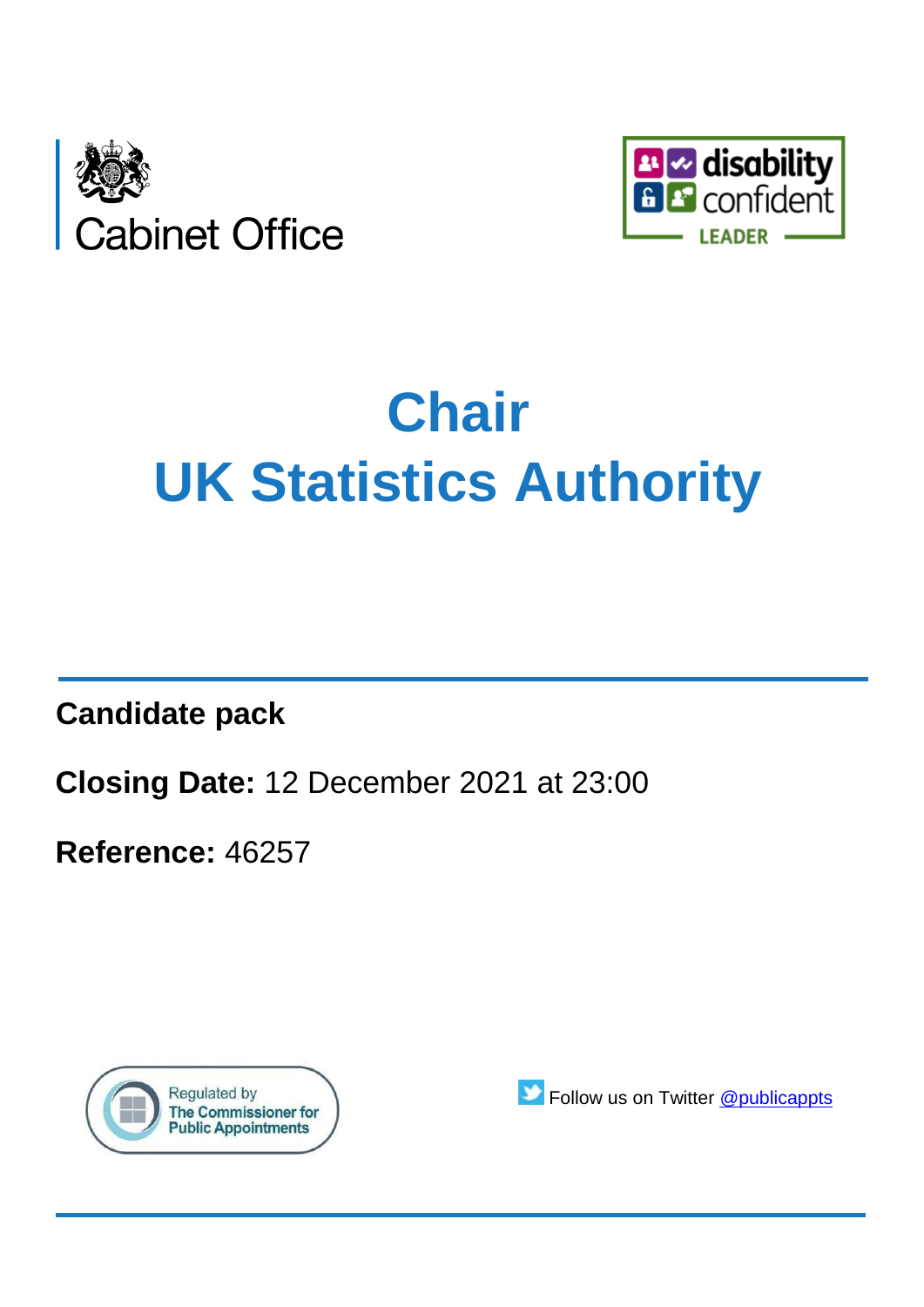### **Contents**

<span id="page-1-0"></span>

| <b>Diversity and Equality of Opportunity</b>    | $\overline{\mathbf{2}}$ |
|-------------------------------------------------|-------------------------|
| <b>Background to the Organisation</b>           | 3                       |
| <b>The Role</b>                                 | 3                       |
| Person specification and eligibility criteria   | 6                       |
| Time commitment and term of office              | $\overline{\mathbf{z}}$ |
| <b>Recruitment process</b>                      | 7                       |
| How to apply?                                   | 10                      |
| <b>Recruitment Monitoring Form</b>              | 11                      |
| How we will handle your application             | 12                      |
| Ineligibility criteria                          | 13                      |
| <b>Conflicts of interest and due diligence</b>  | 13                      |
| The Commissioner for Public Appointments        | 14                      |
| <b>Complaints</b>                               | 14                      |
| Use of your personal information                | 15                      |
| Annex $A$ – The seven principles of public life | 16                      |
| <b>Annex B - Privacy Notice</b>                 | 17                      |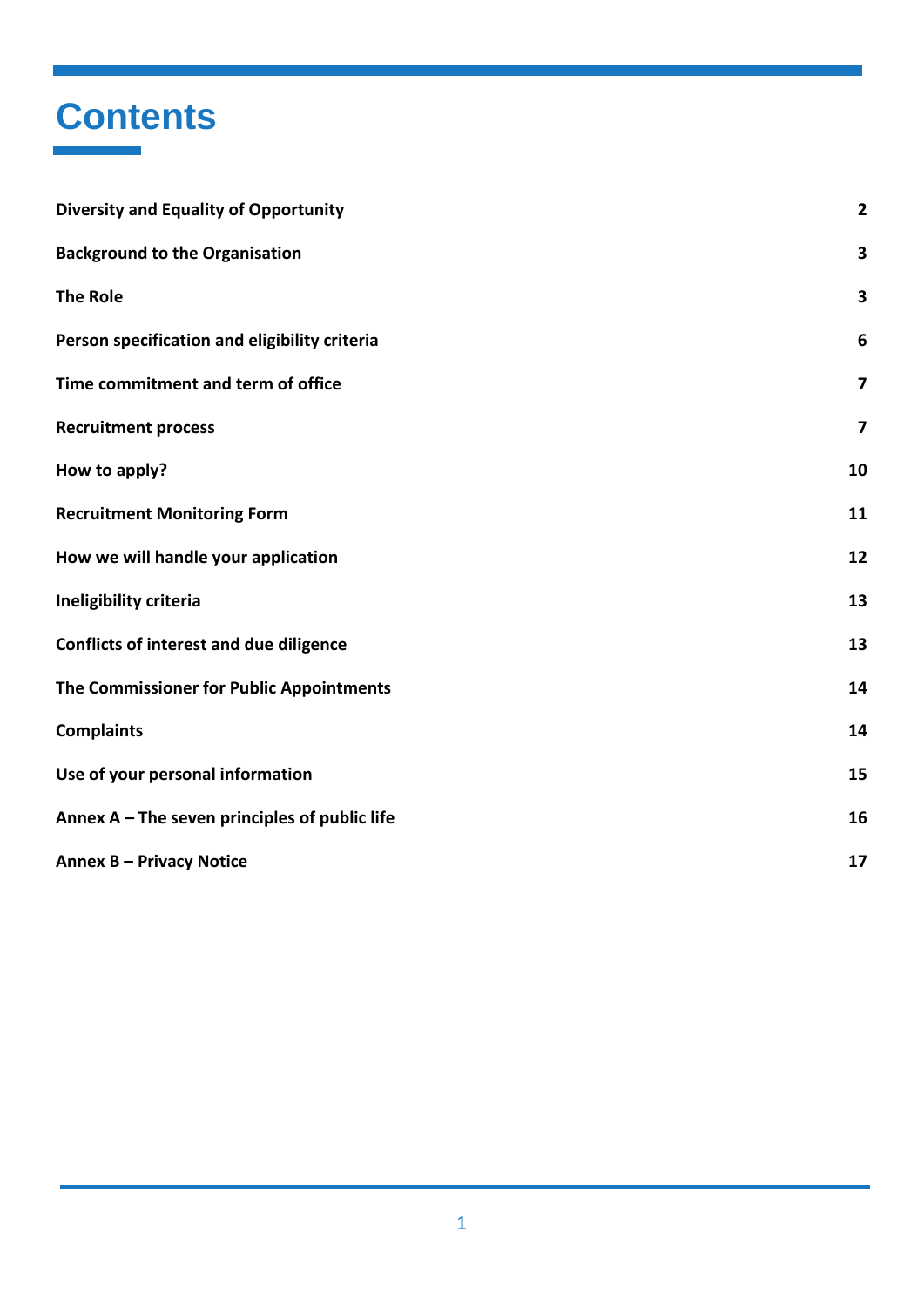# **Diversity and Equality of Opportunity**

Public Appointees play an important role in public life on the board of public bodies and in statutory offices. For this reason, it is of great importance that these boards reflect the diversity of the UK as a whole. We welcome applications from all candidates regardless of ethnicity, religion or belief, gender, sexual orientation, age, disability, gender identity.

We ask all applicants to public appointments to complete a diversity monitoring form. This is not provided to the Advisory Assessment Panel and plays no role in the appointment decision. We hope you will help us by providing this information. This will allow us to see if there are any unfair barriers to becoming a public appointee and whether there are any changes we could make to encourage a more diverse field to apply. Please find the link in the how to apply section below.

#### **Disability Confident**

Disability Confident is a voluntary scheme which replaced the Guaranteed Interview Scheme or Two Ticks Scheme that was widely used in Britain. Disability Confident supports the Government's commitment to halve the employment gap between candidates who have disabilities and those who do not by encouraging employers to think about disability and to take positive action to improve how they attract, recruit and retain workers with disabilities.

As a Disability Confident employer, we are committed to ensuring that candidates with disabilities are provided with the adjustments that they require as part of the recruitment process. If you require any reasonable adjustments, please contact the **[Sponsor Team](#page-9-0)** to discuss your requirements.

We will also offer an interview to a fair and proportionate number of disabled applicants that meet the minimum criteria for the job - by minimum criteria you must be able to provide sufficient evidence to demonstrate relevant skills and experience for each of the selection criterion set out in the **[Person](#page-5-0)  [Specification](#page-5-0)** section. This does not mean that all candidates who have a disability are entitled to an interview.

The aim of this commitment is to encourage positive action for candidates with disabilities, encouraging them to apply for positions in public life by offering them the assurance that, should they meet the minimum criteria as advertised for the position, they will be given the opportunity to demonstrate their skills, talent and abilities at the interview stage.

It is important to note that if we receive a higher volume of applications that far exceeds the number of those expected then we may need to limit the overall numbers of interviews offered. This will include the number of interviews offered to Disability Confident candidates that meet the minimum criteria for the role.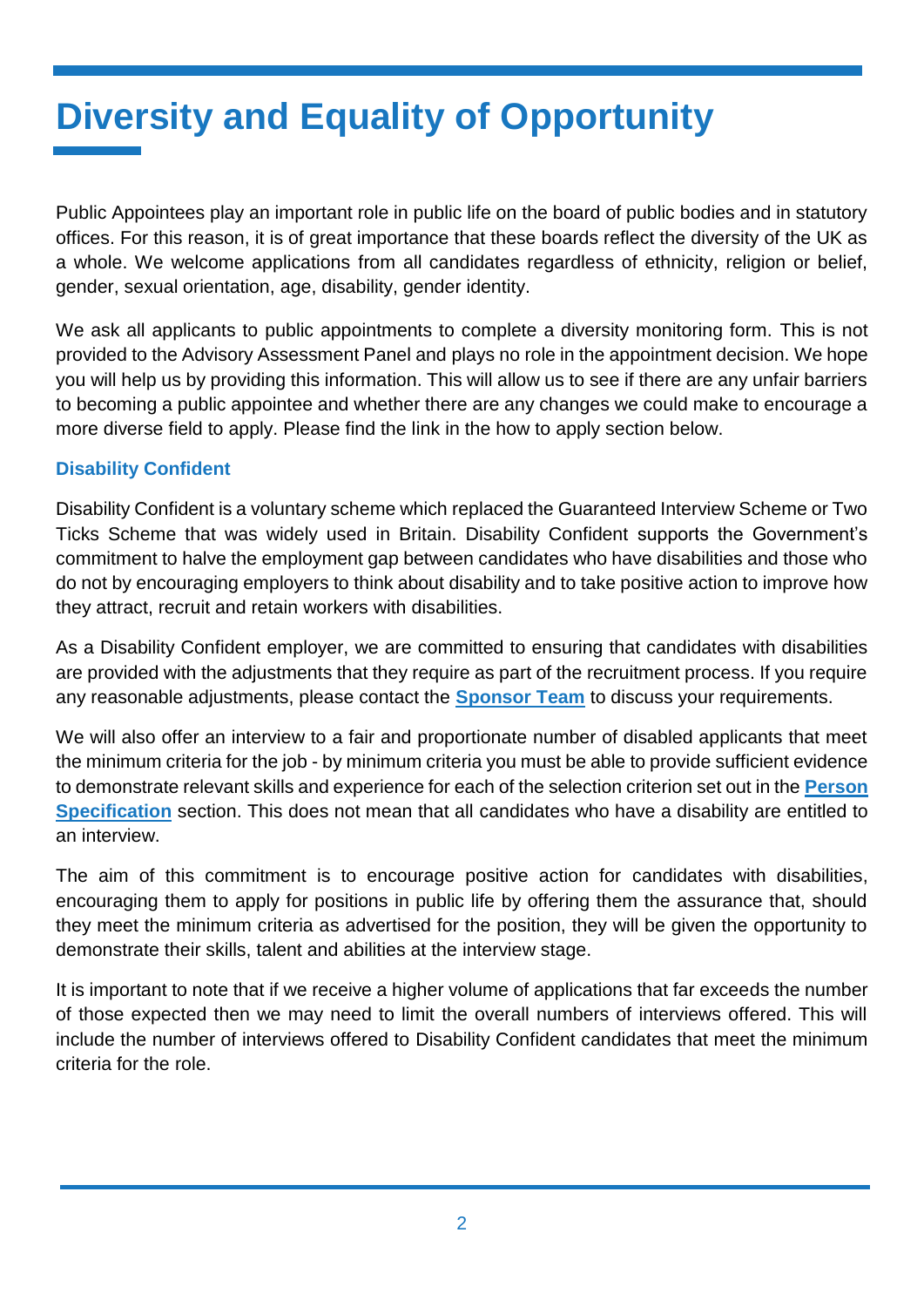## <span id="page-3-0"></span>**Background to the Organisation**

The UK Statistics Authority is an independent body at arm's length from government. It has a statutory objective of promoting and safeguarding the production and publication of official statistics that 'serve the public good'.

#### **Size and composition of the Board**

The Board currently comprises 12 Members. Members of the Board are listed below and biographical information for each Board Member can be found on UKSA's website

- David Norgrove (Chair);
- Sian Jones:
- Helen Boaden;
- Richard Dobbs:
- John Aston
- Jonathan Haskel;
- Nora Nanayakkara;
- David Spiegelhalter;
- Anne Trefethen;
- Ian Diamond (National Statistician);
- Ed Humpherson (Executive Member);
- **Sam Beckett (Executive Member)**

Further information on the UKSA and its activities, including its most recent annual report can be found on its [website.](https://www.statisticsauthority.gov.uk/)

#### **Location**

The role will be based in London and periodically at other sites in Newport, Titchfield, and across the UK. Some travel will be required.

### <span id="page-3-1"></span>**The Role**

The Chair of the UK Statistics Authority (Statistics Board in the Statistics and Registration Service Act 2007) is responsible for reinforcing the independence, integrity and quality of official statistics produced in Government. They ensure the official statistics system brought about by the Statistics and Registration Service Act 2007 is one in which the public, Parliament and all users of official statistics can have confidence.

The Chair is responsible for building on the reforms brought about by the 2007 Act, as amended by the subsequent Digital Economy Act 2017, and to consider whether any further changes to the official statistics system are required and successfully implementing change where necessary.

The Chair is responsible for providing support, oversight and guidance to the National Statistician, in their role as the Chief Executive of the Authority. The National Statistician is the Chief Executive of the Authority Board, Permanent Secretary of the Department, head of the Office for National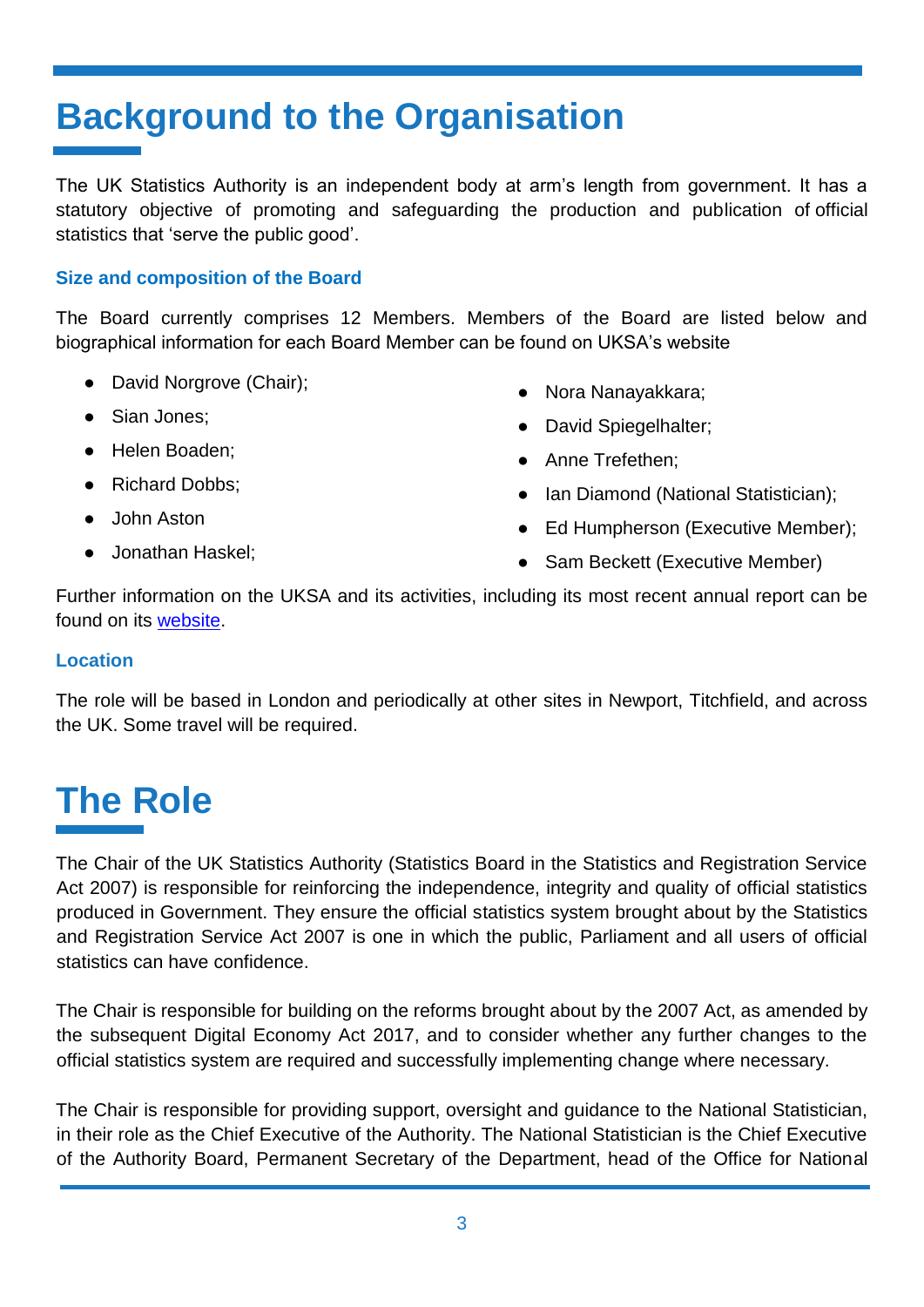Statistics and the leader of the wider Government Statistical Service and Analysis Function. The UK Statistics Authority Board defends the public interest in statistics and holds the National Statistician to account.

This is a very high-profile post, which will attract a great deal of Parliamentary and public attention.

Applicants should note that the UK Statistics Authority will be subject to an independent review. This could mean that some aspects of the role description are amended. Any new Chair would be expected to implement the findings of the independent review.

#### **Role description**

The Chair has the following key responsibilities:

- To ensure the independence, trustworthiness and impartiality of the UK Statistics Authority, operating openly and transparently.
- To provide strategic leadership. This will include ensuring that the UK statistical system is trustworthy and has a clearly articulated strategy; scrutiny of the National Statistician's leadership of the Authority and generating enthusiasm within it; and supporting and challenging the Government Statistical Service throughout the UK.
- To be an effective advocate and influential ambassador, working with the National Statistician, with key stakeholders within government, the wider statistics community (including overseas), and the media and across the UK public arena to ensure that the use of data and statistics is in accordance with best practice. This will include the Authority's external relations and managing key relationships with Parliament, with the Devolved Administrations and within the UK Government.
- To ensure there is strong leadership and management of the Office for Statistics Regulation (OSR). To provide support, oversight and guidance to the Director General for Regulation in their role and to ensure that the necessary separation of functions is maintained. To support the work of the OSR in upholding the trustworthiness, quality and value of official statistics.
- To use the Authority's voice to stand up for statistics and to represent the public, reporting publicly concerns and highlighting good practice, in line with section 8 of the Statistics and Registration Service Act 2007. To make considered judgements about high profile uses of official statistics, including political use by Ministers and elected representatives, and intervene where:
	- official statistics or data are used or presented in such a way that, in the Authority's opinion, they are likely to mislead the public or undermine the integrity of official statistics;
	- the advice of professional statisticians is ignored; or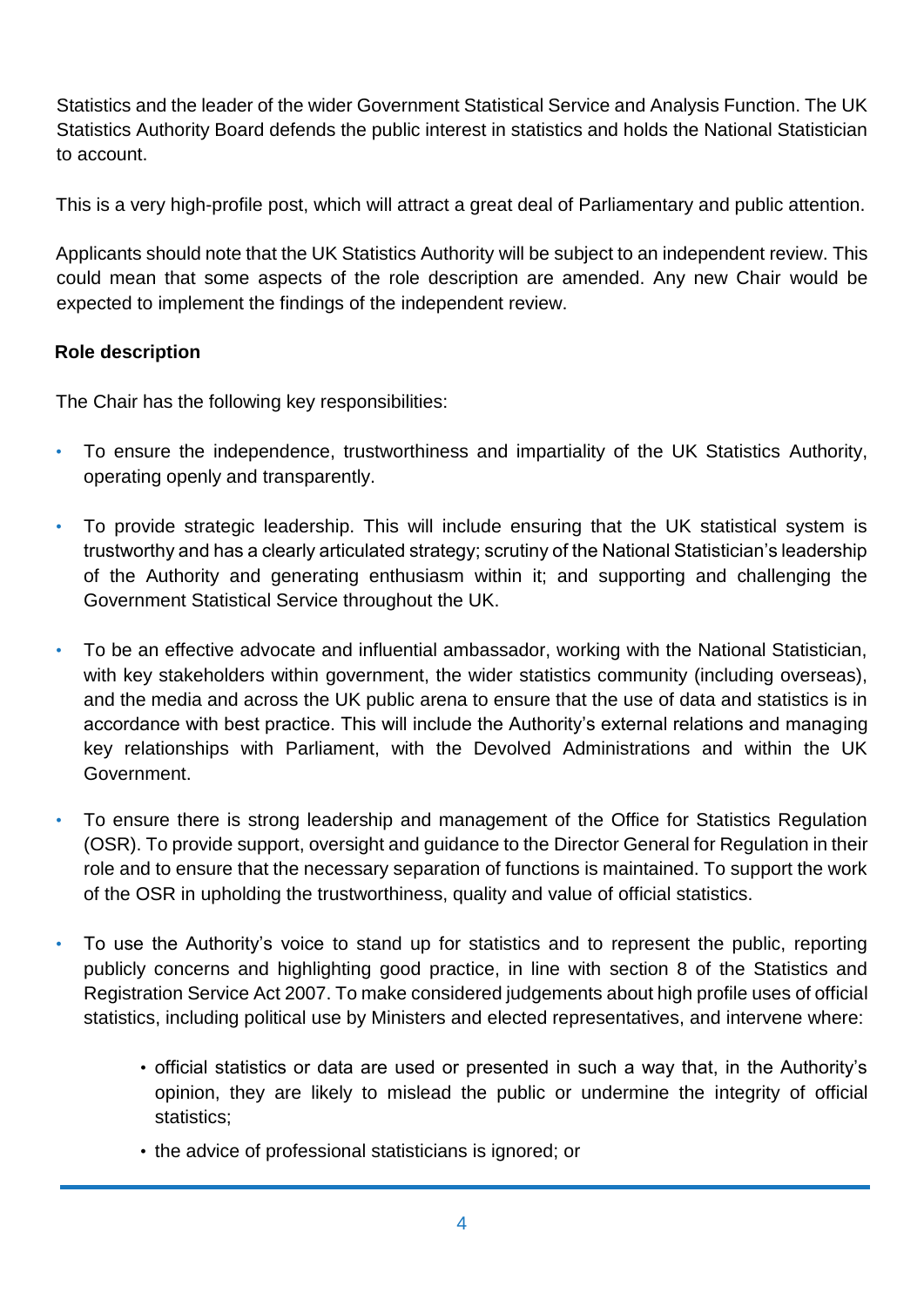- the Code of Practice for Statistics is otherwise disregarded.
- To ensure there is strong leadership and management of the Office for National Statistics (the executive office of the Authority) as it continues a radical transformation programme of economic and social statistics; provides leadership of the cross-Government Integrated Data Programme; develops Census alternatives and a recommendation on the future of the Census; and informs the public and decision makers about the health of the country.
- To provide support, oversight and guidance to the National Statistician, in their role as the Chief Executive of the Authority. In particular the Chair will work with the Chief Executive to ensure that the internal organisation is effective.
- To ensure that the Authority Board has regard to the advice of the Chief Executive, as the Authority's principal adviser on:
	- The quality of official statistics;
	- Good practice in relation to official statistics; and
	- The comprehensiveness of official statistics
- To ensure that the Authority Board has regard to the advice of the Director General for Regulation, as the Authority's principal adviser on the Authority's regulatory functions.
- To provide leadership to the Authority Board itself:
	- Ensure that the Authority Board has the right mix of skills and experience;
	- Provide effective leadership in meetings of the Authority Board;
	- Represent the Authority in dealings with Ministers, with key external stakeholders, and with the media and the public;
	- Ensure the Chief Executive is held to account; and
	- Ensure the Director General for Regulation is held to account.
	- To work with the Chief Executive to develop the role of official statistics in supporting policy making, wider civil society, and open and transparent public services.
	- To support the Chief Executive in promoting, developing and securing improved data sharing practices for statistical purposes to maximise the accessibility and use of official statistics for the public good.

<span id="page-5-0"></span>The successful candidate will be required to shape their role and the organisation in line with the findings of the forthcoming independent review of UKSA, working with Parliament and wider stakeholders as appropriate.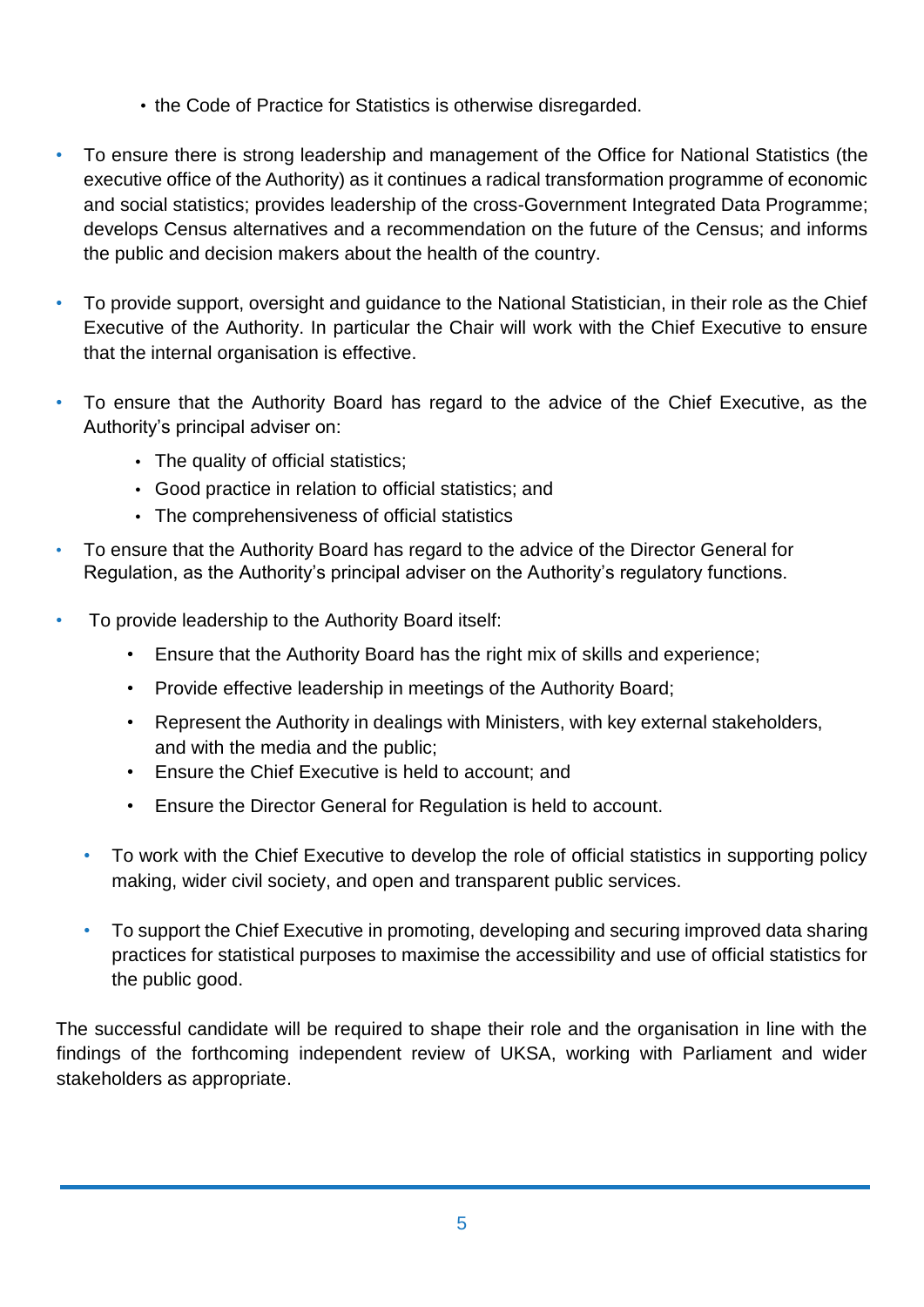### <span id="page-6-0"></span>**Person specification and eligibility criteria**

All candidates must demonstrate, in their CV and supporting letter, how they meet the following criteria, through their knowledge, attributes and skills.

#### **Essential Criteria**

- The ability to analyse strategic and complex issues and to think clearly.
- An understanding of the role and use of statistics and economics data both within and outside government at a senior level together with an understanding of, commitment to, and enthusiasm for statistical independence and impartiality.
- The ability to be open minded about reform of the organisation; scan the horizon for future issues; understand both policy issues and the concerns of the public; hold demonstrable independence of view whilst being politically aware; facilitate the resolution of complex debates; and be personally and professionally resilient.
- The ability to lead a high-profile organisation in a complex and dynamic environment and communicate a sense of purpose and direction to internal and external stakeholders.
- Drive, energy, resilience, a focus on targeted performance measurement, and a

commitment to deliver concrete benefits to the Authority's customers and staff and to the broader public sector.

- The ability to develop and communicate a strategy working with the National Statistician and to communicate this with a wide range of audiences; and the ability to work under a high level of public interest and scrutiny.
- Team building and leadership skills, including an ability to maintain and develop a professional and effective Authority Board in which all members, executive and non-executive, are able to play their full part in the organisation's activities; integrity and a strong personal reputation are also essential.

#### **Desirable Criteria**

- Experience of leading a high-profile organisation, either in the public or private sector.
- Demonstrable experience of working with senior government stakeholders, either in a public or private sector context.

#### **Assessment process**

During the sift, the Advisory Assessment Panel will assess candidate's applications against each of the eligibility criteria. We will score applications 'A' (meets criteria to an exceptional or very high degree), 'B' (meets the criteria to a reasonable degree) or 'C' (does not meet the criteria) basis.

#### **Disability Confident**

Candidates who apply under the Disability Confident scheme will be assessed against the **criteria**  for the role, as set out above.

Candidates applying through Disability Confident scoring an A or B will be offered an interview.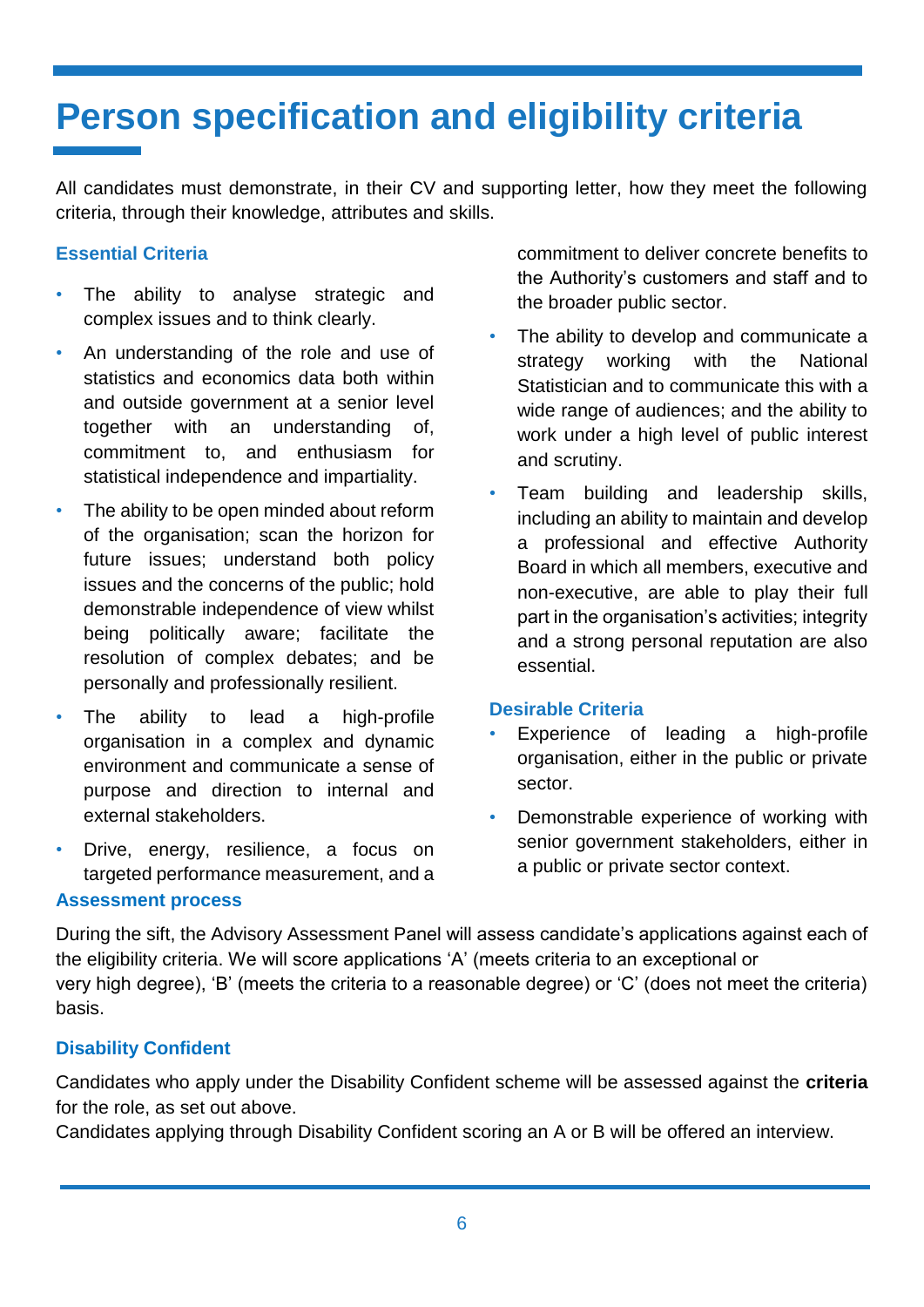### <span id="page-7-0"></span>**Time commitment and term of office**

#### **Remuneration, allowances and abatement**

- The time commitment as Chair is **130 days per year**; This is a senior public appointment and the appointee will receive fees of £71,250 per year.
- Remuneration is taxable under Schedule E of the Income and Corporation Taxes Act 1988 (as amended) and subject to Class I National Insurance contributions.
- Reasonable standard travel expenses will be payable.
- The post is not pensionable.

#### **Appointment and tenure of office**

- The Chair is appointed by Her Majesty the Queen on the advice of the Prime Minister.
- The appointment is for a fixed term of 5 years.
- It will be important that the Chair's other commitments do not cast any doubt on their ability to act independently and impartially in discharging the role; any potential conflict of interest must be declared and will be discussed at interview (more detail below).

### <span id="page-7-1"></span>**Recruitment process**

#### **Timetable for recruitment**

- **Closing date: 23:00 12 December 2021**
- **Shortlisting: TBC**
- **Interviews held: TBC**
- **Provisional appointment start date:** 1 April 2022

All Board Members are required to adhere to:

- The Cabinet Office **[Code of Conduct](https://www.gov.uk/government/publications/code-of-conduct-for-board-members-of-public-bodies)  [for Board Members of Public Bodies.](https://www.gov.uk/government/publications/code-of-conduct-for-board-members-of-public-bodies)**
- The Seven Principles of Public Life (see **[Annex](#page-16-0) A**)

#### **Commitment**

The Chair will be expected to commit 10 days per month to:

- Attend meetings which will be held in London
- Travel to attend meetings and visits in other offices across the country;

Read and consider papers outside meetings.

#### **Security Clearance**

The successful candidate will be required to undertake Baseline Personnel Security Standard checks in line with the Civil Service guidelines. Additional Security Clearance may also be required for certain roles. However, where this applies, candidates will be notified during the appointment process. Further information on National Security Vetting can be found on the Gov.uk website **[here](https://www.gov.uk/government/publications/united-kingdom-security-vetting-clearance-levels/national-security-vetting-clearance-levels)**.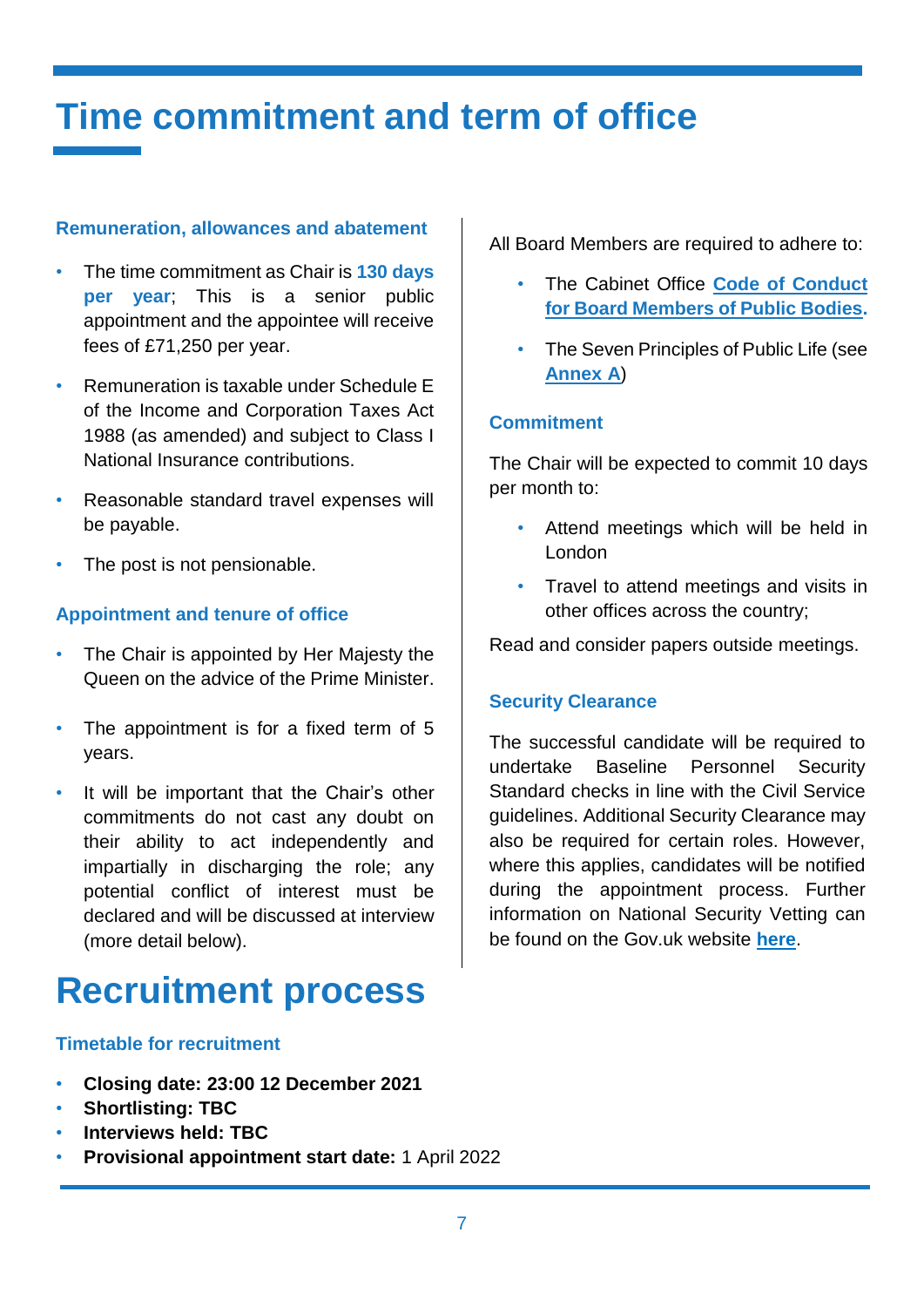It is essential that your statement of suitability gives full but concise information relevant to the appointment, clearly demonstrating how you meet each of the **[eligibility](#page-6-0) criteria**.

The Advisory Assessment Panel will consist of:

- **Panel Chair: Alex Chisholm, Cabinet Office Permanent Secretary**
- **ALB representative: Sian Jones, UKSA Deputy Chair**
- **Senior Independent Panel Member: Jayne-Anne Gadhia, HMRC lead non executive**
- **Additional Panel Member: Clare Lombardelli, Director General, Chief Economic Adviser, HM Treasury**
- **Additional Panel Member: Graeme Archer, Vice President and Head, Non-Clinical & Translational Statistics at GSK**

At the shortlist meeting the Panel will assess each application against the eligibility criteria and decide who to invite for final interview.

Interviews are expected to take place either online or in person in London and will last for around one hour. Further details about the format will be provided to you in advance.

These are Ministerial appointments and candidates who are deemed appointable may be invited to meet with Ministers.

You will be able to claim reasonable travel expenses incurred travelling to and from the interview (please note you may be asked to justify travelling costs if Cabinet Office considers the claims excessive). Please let Max Emmett know beforehand if you are likely to claim, along with the approximate costs by contacting **[uksarecruitment@cabinetoffice.gov.uk](mailto:uksarecruitment@cabinetoffice.gov.uk)**.

#### **Reasonable adjustments**

As a Disability Confident employer we are committed to ensuring that candidates with disabilities are provided with the adjustments that they require as part of the recruitment process. We are able to facilitate a range of different reasonable adjustments; for example, large print recruitment documents or British Sign Language interpretation at interview.

If you require any reasonable adjustments as part of the recruitment process, please contact Max Emmett via **[uksarecruitment@cabinetoffice.gov.uk](mailto:uksarecruitment@cabinetoffice.gov.uk)** or 07753278166 to discuss your requirements in more detail.

#### **Pre-appointment scrutiny**

This role is subject to pre-appointment scrutiny by the Public Administration and Constitutional Affairs Committee (PACAC). Pre-appointment scrutiny is an important part of the appointment process for some of the most significant public appointments made by Ministers. It is designed to provide an added level of scrutiny to verify that the recruitment meets the principles set out in the Governance Code on Public Appointments.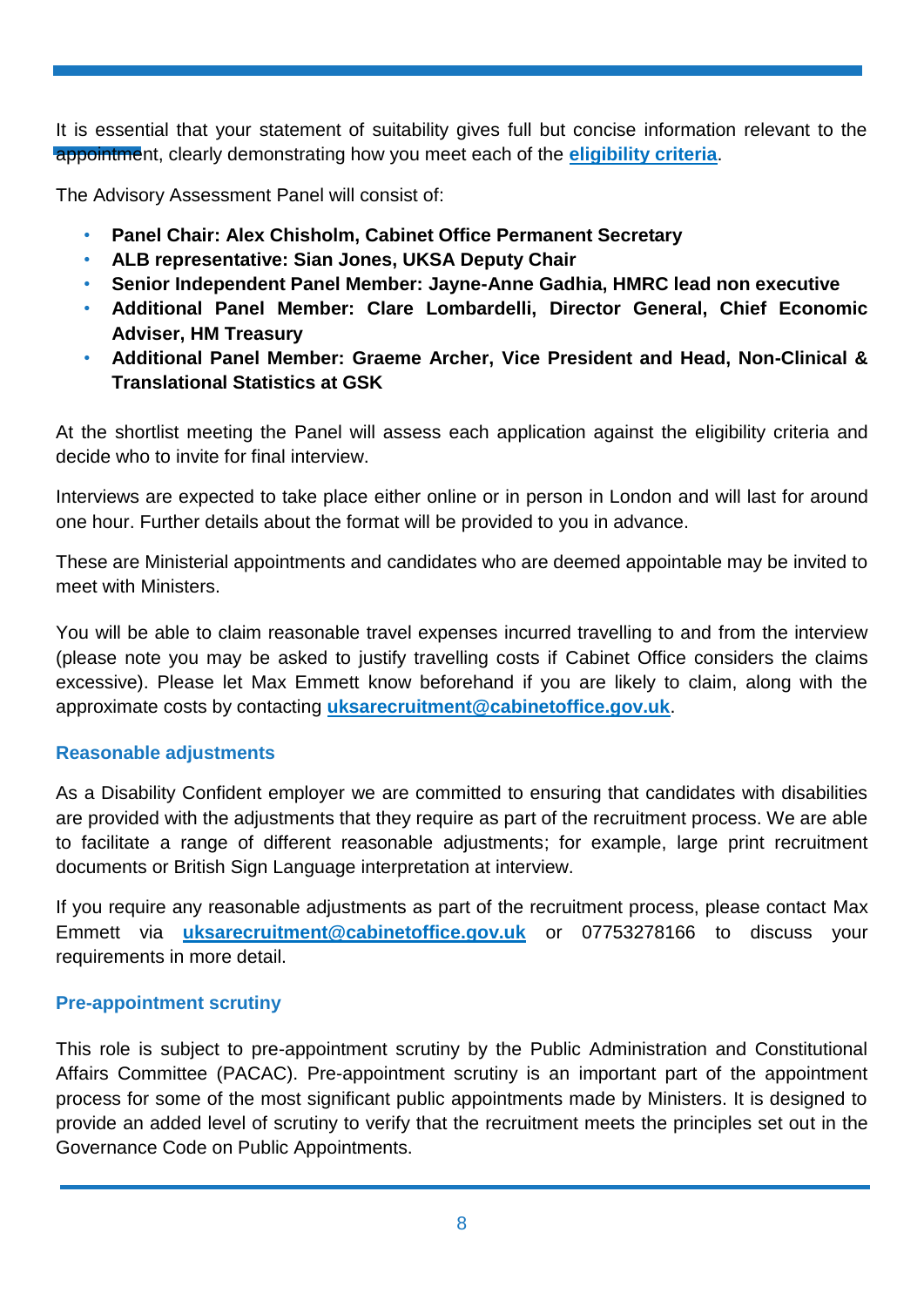Information concerning the appointment and the Minister's preferred candidate will be shared with PACAC. As part of this process you will need to be content for your name and your CV to be shared with the committee. The committee is likely to request further details such as:

- declarations of any relevant potential conflicts of interest,
- what you see as the priorities and key risks for the organisation,
- questions about how you would lead the board and work with stakeholders,
- <span id="page-9-0"></span>• your commitment to standards in public life and how you would handle being in the public eye.

PACAC also expect to call the preferred candidate to a pre-appointment scrutiny hearing. to answer questions relating to their suitability to the role. You would not be expected to have an in-depth technical knowledge of how the body works or an exact plan of what you would do in the role, however you will be expected to provide a credible representation of your understanding of the work of the body and what your role in its future would be.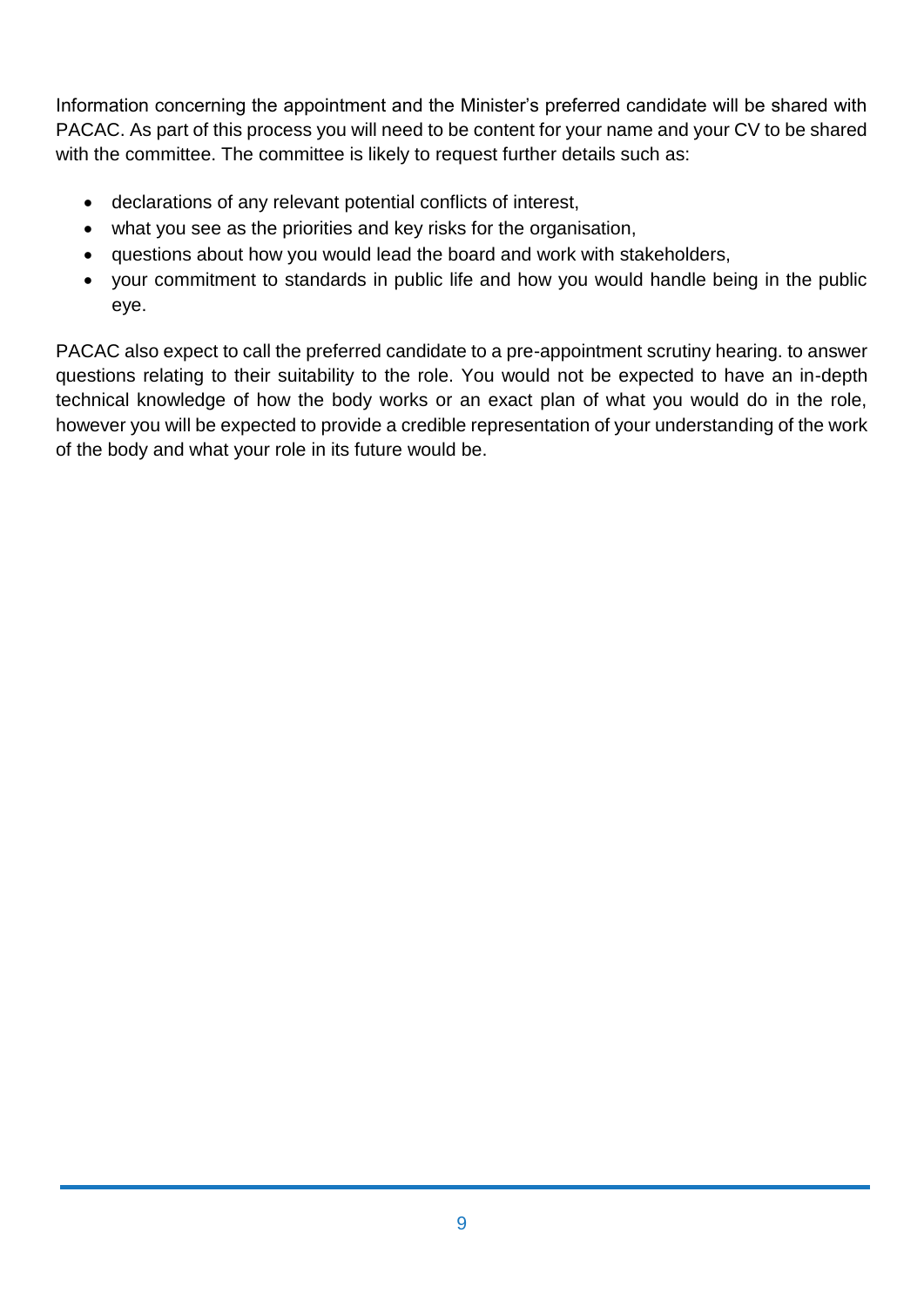# <span id="page-10-0"></span>**How to apply?**

To apply, please send:

- A **Curriculum Vitae** (maximum two sides of A4) with your education, professional qualifications and full employment history.
- A **supporting statement** (maximum two sides of A4), setting out how you meet the **[eligibility](#page-6-0)  [criteria](#page-6-0)** – make sure you refer to the contents of this document; please ensure your full name is clearly noted at the top of your letter.
- **Recruitment Monitoring form (Google) you do not need to have a Google account to complete the form [here.](https://docs.google.com/forms/d/18CMI1hmmQNjftZgnBL-ZD6S5o8kMNVyznZ-lfRGlcQA/edit)** If you experience problems accessing the monitoring form please contact the Sponsor Team.
- **Disability Confident – Offering an interview to disabled people declaration (if applicable)**
- Contact details including e-mail addresses for **two referees**;

If you have any questions about the appointments process please contact Max Emmett at **[uksarecruitment@cabinetoffice.gov.uk](mailto:uksarecruitment@cabinetoffice.gov.uk)** (07753278166) or Ross Tivey **[ross.tivey@statistics.gov.uk](mailto:ross.tivey@statistics.gov.uk)** (020 7592 8644).

The Advisory Assessment Panel reserves the right to only consider applications that contain all of the elements listed above, and that arrive before the deadline for applications listed below.

We will acknowledge receipt of your application via email in 5 working days. If you do not receive this acknowledgement, please contact Max Emmett via the contact details provided above.

> **Completed applications should be emailed to uksarecruitment@cabinetoffice.gov.uk – please quote reference 46257 by 5 December 23:00**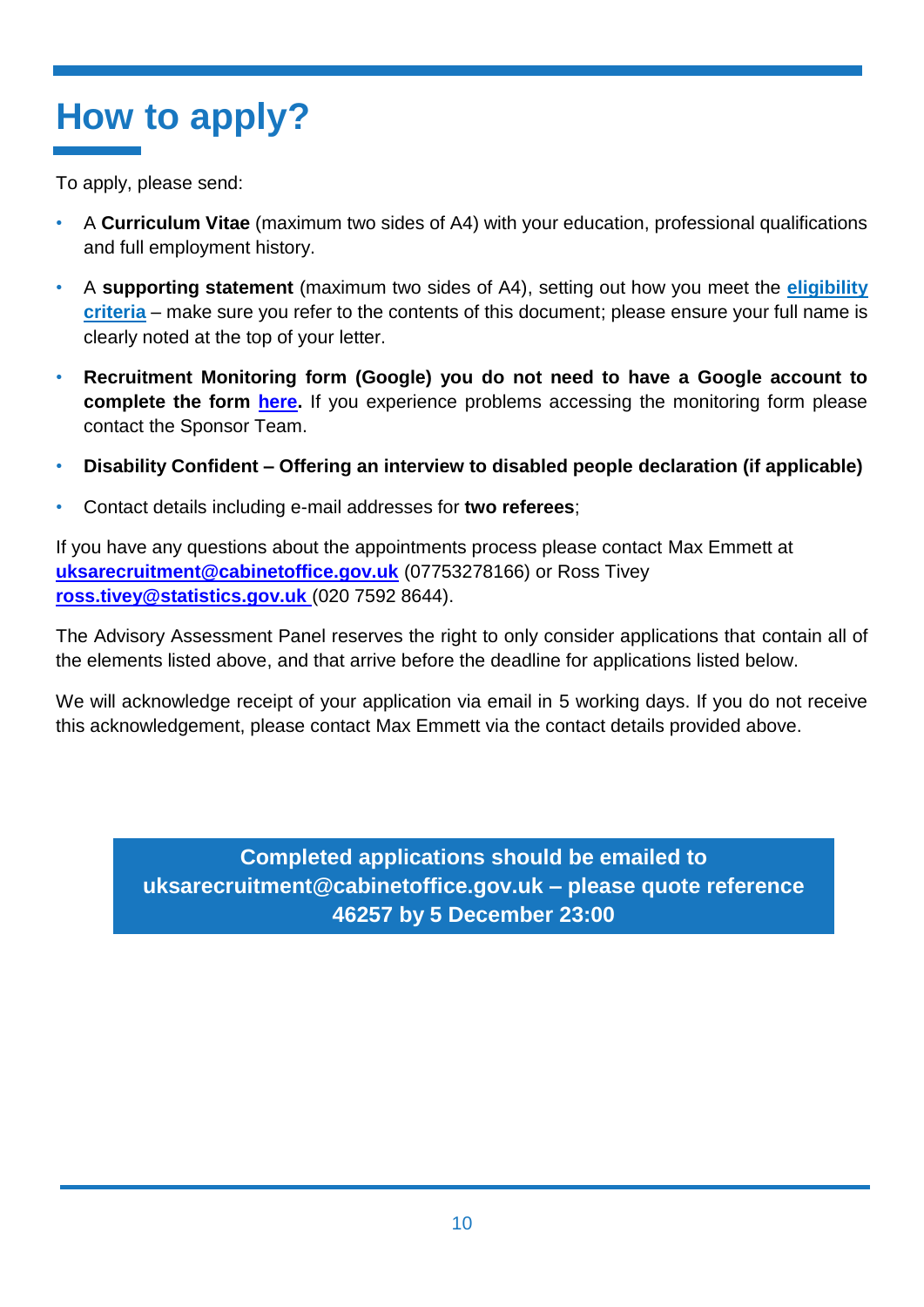### <span id="page-11-0"></span>**Recruitment Monitoring Form**

Our Google Recruitment Monitoring Form comprises of the following sections:

- Diversity monitoring questions
- Significant political activity declaration
- Conflict of interest declaration
- Disability Confident: Offering an interview to people with a disability opt in form
- Job advertisement questions

#### **Diversity monitoring questions**

We ask all public appointment applicants to complete a diversity monitoring form. This will allow us to see if there are any unfair barriers to becoming a public appointee and whether there are any changes that we could make to encourage a more diverse field to apply. **This information will not be used as part of the selection process and will not be seen by the interview panel.** We hope that you will help us by providing this information.

#### **Significant Political Activity and Conflict of Interest declarations (REQUIRED)**

As part of the recruitment process we require all applicants to provide us with a completed Significant Political Activity and Conflict of Interest declaration. For more information on why we collect this information, please see the **[Conflicts of interest and due diligence](#page-13-1)  [section](#page-13-1)**.

#### **Disability Confident: Offering an interview to people with a disability opt in form**

In order to be considered under the Disability Confident: Offering an interview to people with a disability scheme you must opt in. We **do not** automatically opt candidates into the scheme based on their response to the disability questions in the Diversity Monitoring form.

If you believe that you meet the requirements to be considered under the scheme please complete this form as part of your application.

#### **Job advertisement questions**

The Cabinet Office is committed to running diverse and inclusive public appointment campaigns. For this reason, it is important that we are able to advertise our vacancies in a way that reaches a diverse pool of applicants. For this reason, we ask candidates to tell us where they saw our vacancy so that we can measure the overall effectiveness of our advertising strategy. We hope that you will help us by providing this information.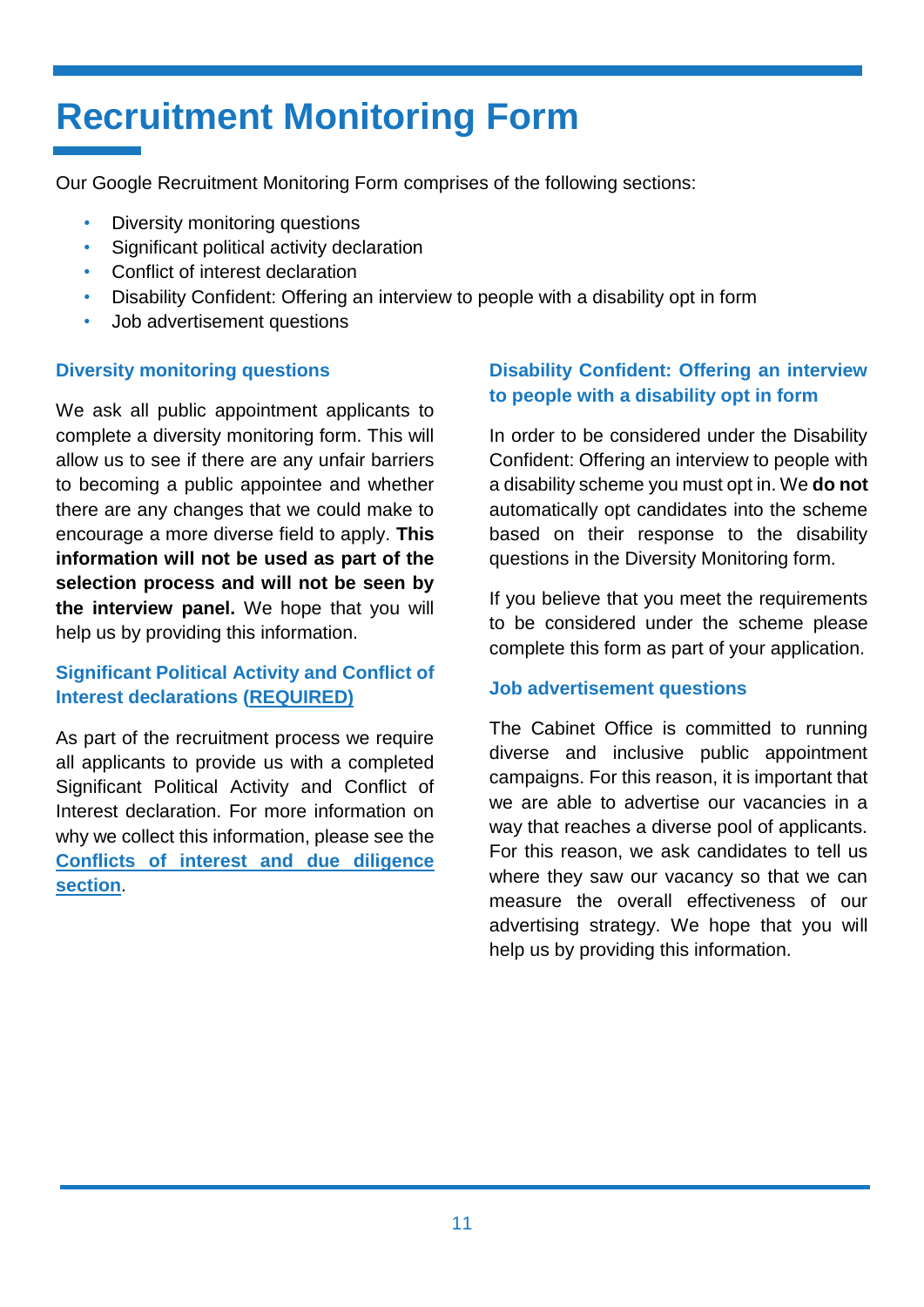### <span id="page-12-0"></span>**How we will handle your application**

This appointment is regulated by the Commissioner for Public Appointments. Appointments are made on merit following a fair and open competition process which is conducted in accordance with the Governance Code for Public Appointments. The public appointments process can be lengthy. However, we aim to conclude the appointment process within three months of the deadline for applications – this is in accordance with the Governance Code.

#### **The assessment process for a public appointment**

- 1. Ministers are responsible and accountable to Parliament for the public appointments made within their department. As a result, they must be consulted at every stage of the appointments process.
- 2. An Advisory Assessment Panel ("Panel") is appointed by Ministers to assist them in their decision making. The role of the **[Panel](#page-7-1)** is to decide, objectively, which candidates meet the **[eligibility criteria](#page-6-0)** for the role.
- 3. At the shortlisting meeting the Panel will assess applications against the eligibility criteria and decide which candidates should be recommended for interview. Ministers will then be consulted on the Panel's recommended shortlist.
- 4. Once the shortlist has been agreed by Ministers, you will be advised (by email) whether you have been shortlisted. Those shortlisted will be invited to an interview either online or in London..
- 5. The Panel will meet again to interview candidates and determine who is appointable to the role. The names of all appointable candidates are provided to

Ministers. It is then for Ministers to determine merit and decide who should be appointed. In some circumstances, Ministers may choose not to appoint any candidates and re-run the competition.

- 6. The Panel's recommendations will be provided to Ministers in a report which details the assessment method used and the outcome of each interview. They will then be asked to agree on the candidate(s) who should be appointed.
- 7. This appointment is made by the Prime Minister who, following the appointments process, will take the final decision on who to appoint.
- 8. Once the decision on the appointment has been made, interviewed candidates will be advised of the outcome of their application. Successful candidates will be issued with their Terms & Conditions and a letter of appointment should they agree to take up the position.
- 9. If your application is unsuccessful and you would like feedback, please let the **[Sponsor Team](#page-10-0)** know. We regret that we are only able to offer feedback to candidates who have been unsuccessful at interview stage.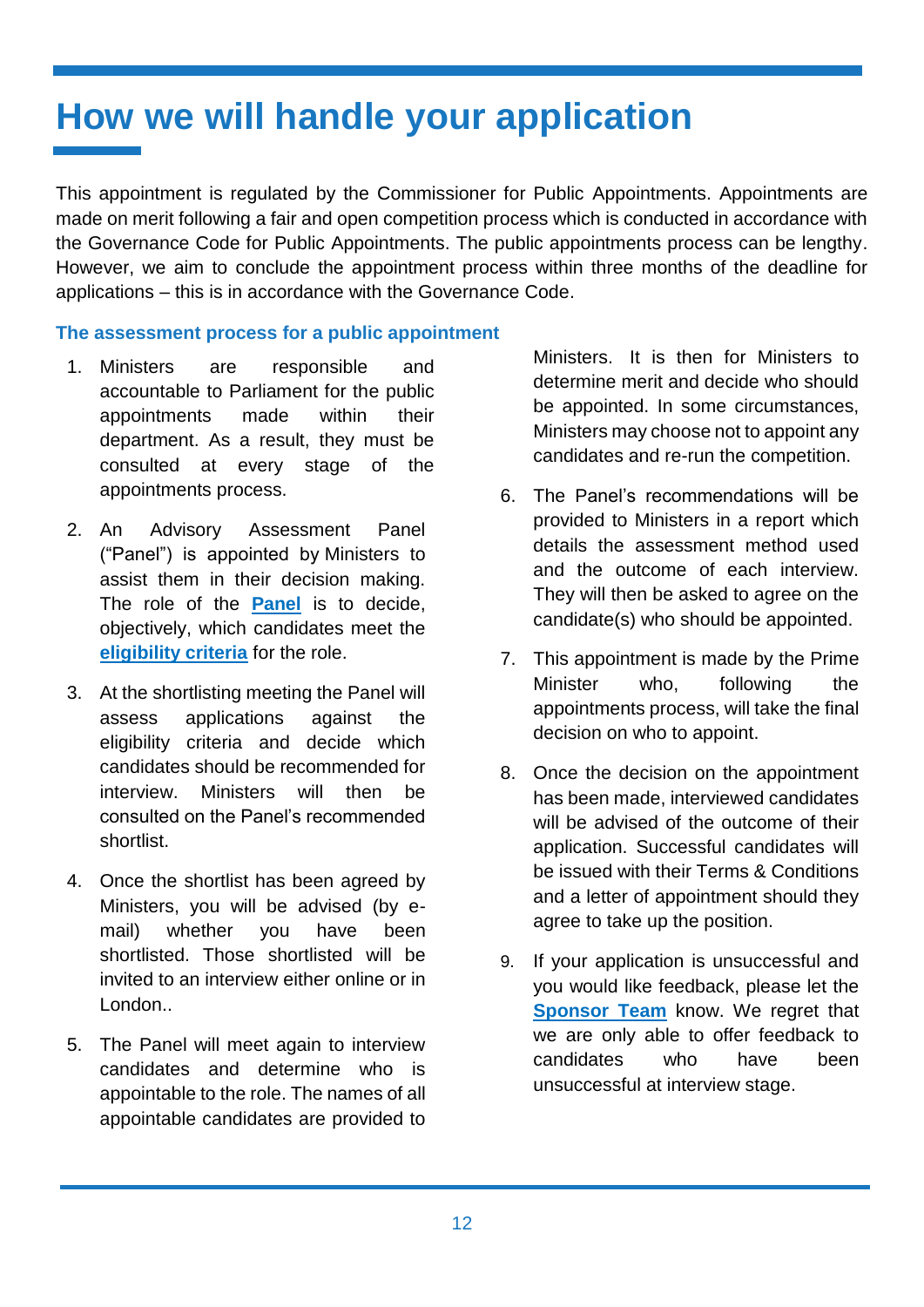# <span id="page-13-1"></span><span id="page-13-0"></span>**Ineligibility criteria**

You cannot be considered for a public appointment if:

- you become bankrupt or make an arrangement with creditors;
- your estate has been sequestrated in Scotland or you enter into a debt arrangement programme under Part 1 of the Debt Arrangement and Attachment (Scotland) Act 2002 (asp 17) as the debtor or have, under Scots law, granted a trust deed for creditors;
- you are disqualified from acting as a company director under the Company Directors Disqualification Act 1986;
- you have been convicted of a criminal offence, the conviction not being spent for the purposes of the Rehabilitation of Offenders Act 1974 (c. 53);
- you become subject to a debt relief order or a bankruptcy restrictions order;
- you fail to declare any conflict of interest.

### **Conflicts of interest and due diligence**

Given the nature of public appointments, it is important that those appointed as Members of public bodies maintain the confidence of Parliament and the public. If there are any issues in your personal or professional history that could, if you were appointed, be misconstrued, cause embarrassment, or cause public confidence in the appointment to be jeopardised, it is important that you bring them to the attention of the Advisory Assessment Panel ("Panel") and provide details of the issue(s) in your application. In considering whether you wish to declare any issues, you should also reflect on any public statements you have made, including through social media.

As part of our due diligence checks we will consider anything in the public domain related to your conduct or professional capacity. This will include us undertaking searches of previous public statements and social media, blogs, public registers (e.g. Individual Insolvency Register, Removed Trustee Register, Financial Services Prohibited Individual Register and Disqualified Directors Register) or any other publicly available information.

The Panel must satisfy itself that all candidates for appointment can meet the standards set out in the Seven Principles of Public Life and, have no outside interests which present a conflict of interest or otherwise call into question their ability to perform the role. Any actual, reasonably perceived or potential conflicts of interest identified during the appointment process and potential mitigations will be explored with the candidate at interview. This information will also be included in the final advice to Ministers at the end of the appointment process.

If you have any interests that might be relevant to the work of the UK Statistics Authority, and which could lead to a real or perceived conflict of interest if you were to be appointed, please provide details in your application. If you have queries about this and would like to discuss further please contact the **[Sponsor Team](#page-10-0).** A potential conflict will not preclude you from being shortlisted or appointed. However, arrangements may need to be put in place to manage the real or perceived conflict.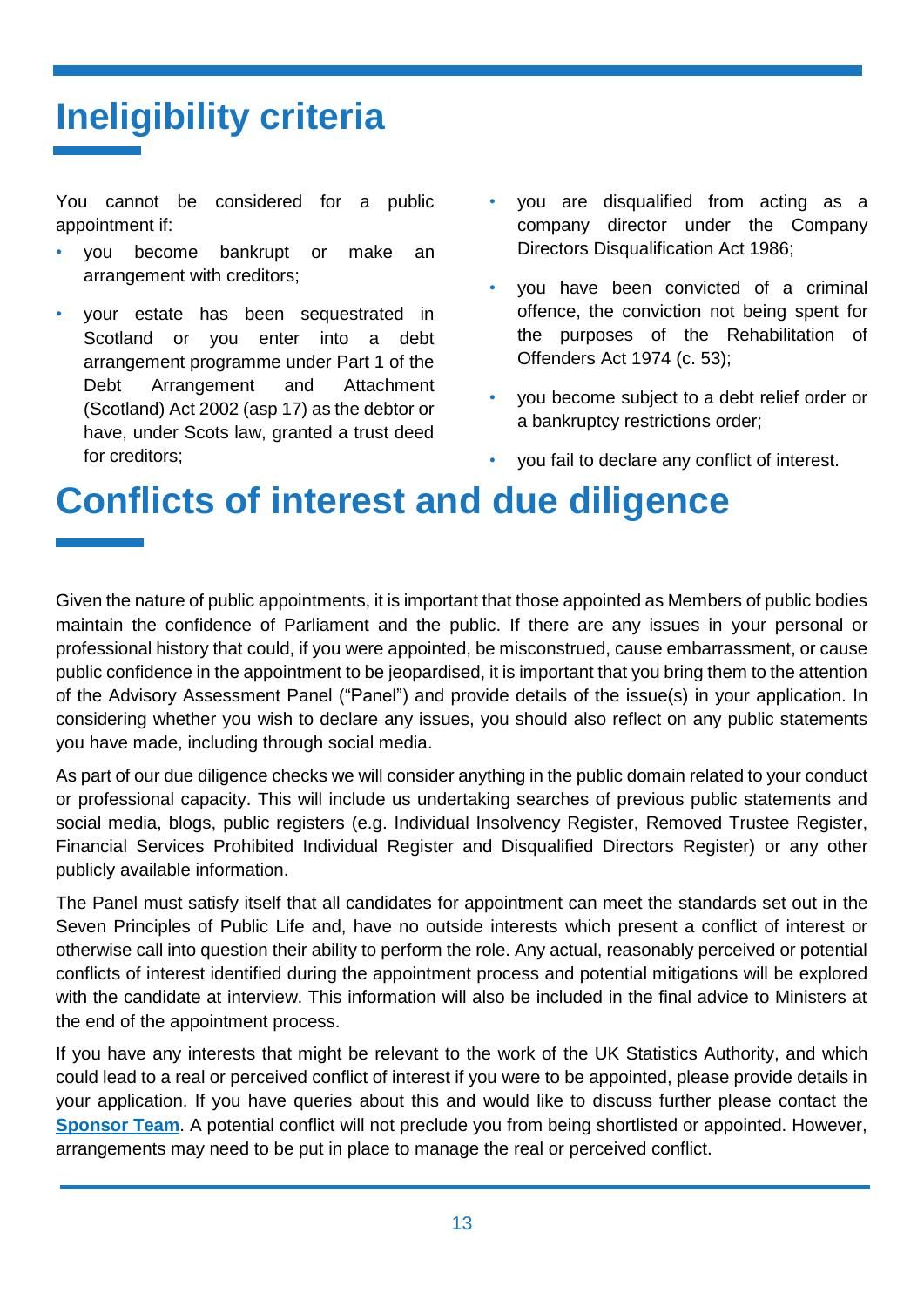# <span id="page-14-0"></span>**The Commissioner for Public Appointments**

This appointment is regulated by the Commissioner for Public Appointments, to ensure that it is made on merit after fair and open competition. More information about the role of the Commissioner and the Governance Code on Public Appointments can be seen on the **[Commissioner for Public](http://publicappointmentscommissioner.independent.gov.uk/)  [Appointments' website](http://publicappointmentscommissioner.independent.gov.uk/)**.

You can also view the Governance Code on Public Appointments on **[gov.uk](https://assets.publishing.service.gov.uk/government/uploads/system/uploads/attachment_data/file/578498/governance_code_on_public_appointments_16_12_2016.pdf)**.

Part of the Commissioner's remit is to investigate candidate complaints in relation to the regulated appointment process. Complaints should be raised with the

appointing department in the first instance. If, after investigation by the department, the complainant remains dissatisfied, they may then bring their complaint to the Commissioner for Public Appointments. Full details on how the Commissioner investigates candidate complaints can be found on the "Investigating Complaints" section of the Commissioners website (**[here](https://publicappointmentscommissioner.independent.gov.uk/regulating-appointments/investigating-complaints/)**).

Alternatively, please contact the Commissioner's office on 020 7271 6729/ 0207 271 3305 or email **[publicappointments@csc.gov.uk](mailto:publicappointments@csc.gov.uk)** for information on how to make a complaint.

### <span id="page-14-1"></span>**Complaints**

If you are not completely satisfied with the recruitment process, please contact the Sponsor Team. They will investigate your complaint and issue you with a response within 10 working days which addresses your concerns and recommends remedial action if required.

If you are not content with this response your complaint can be escalated to the Senior Sponsor. They will review your complaint in relation to the recruitment process and issue you with a response within 20 working days.

If you are still not satisfied, you can ask the Commissioner for Public Appointments to investigate your complaint. The contact details for the Commissioner can be found below:

> The Commissioner for Public Appointments Room G/8, Ground Floor 1 Horse Guards Road London SW1A 2HQ **Email: [publicappointments@csc.gov.uk](mailto:publicappointments@csc.gov.uk) Tel:** 0207 271 0849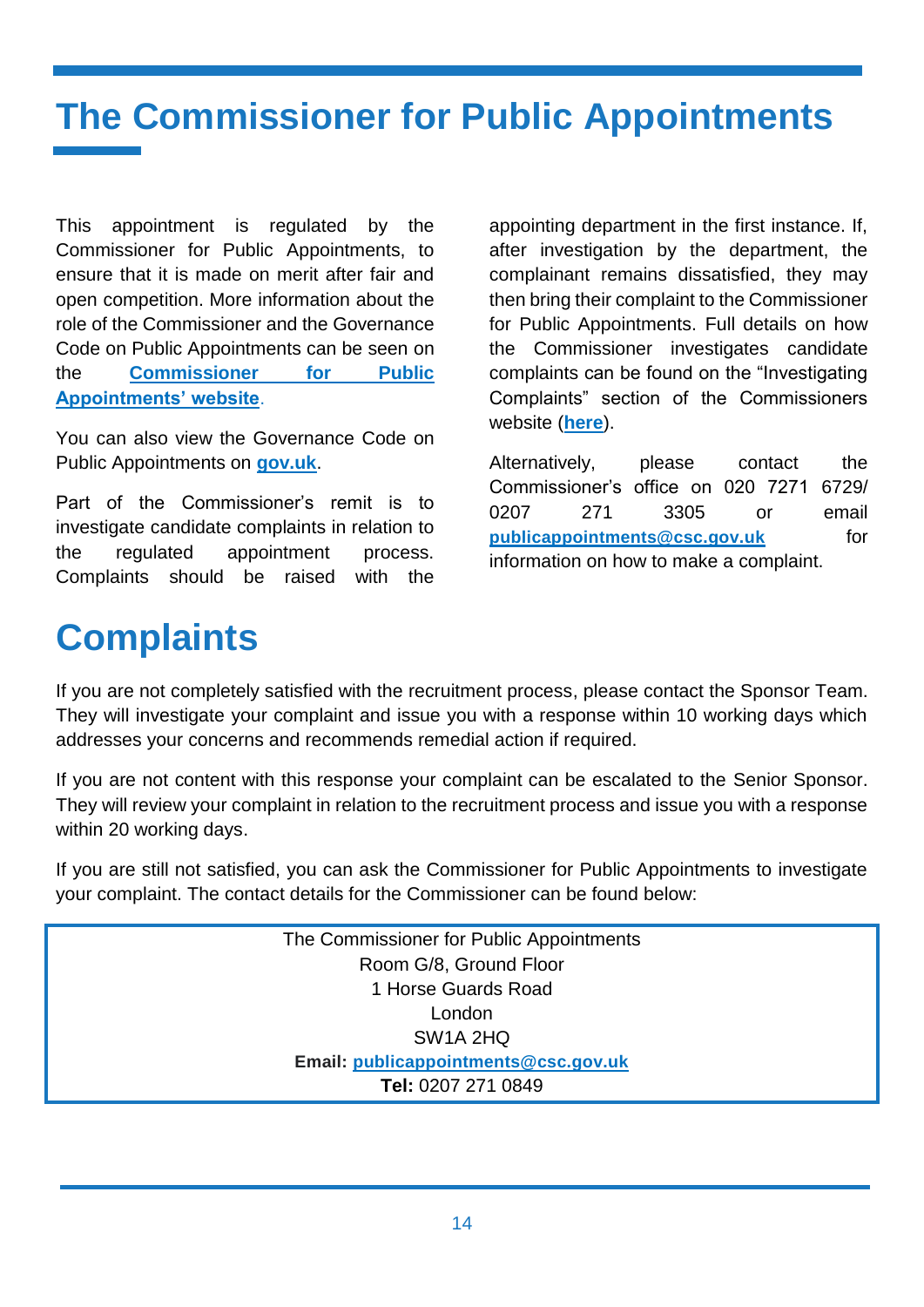# <span id="page-15-0"></span>**Use of your personal information**

Your personal information will be held in accordance with the General Data Protection Regulation. You will not receive unsolicited paper or electronic mail as a result of sending us any personal information. No personal information will be passed on to third parties for commercial purposes.

#### **When you submit personal information to us when making an application, we promise we will:**

- only ask for what we need, and not collect too much or irrelevant information;
- ensure you know why we need it:
- protect it and insofar as is possible, make sure nobody has access to it who shouldn't;
- ensure you know what choice you have about giving us information;
- make sure we don't keep it longer than necessary; and
- only use your information for the purposes you have authorised.

#### **We ask that you:**

- qive us accurate information:
- tell us as soon as possible of any changes; and
- tell us as soon as possible if you notice mistakes in the information we hold about you.

If you apply for a post, the manner in which we share information with the interview panel is described above.

Our data protection policy is in line with the General Data Protection Regulations and there is more detail in **[Annex B](#page-17-0)**.

If you would like these details to be removed from our records as soon as this recruitment exercise is complete, please inform the **[Sponsor Team](#page-10-0)**. The Privacy Notice for Cabinet Office Public Appointments is at Annex B.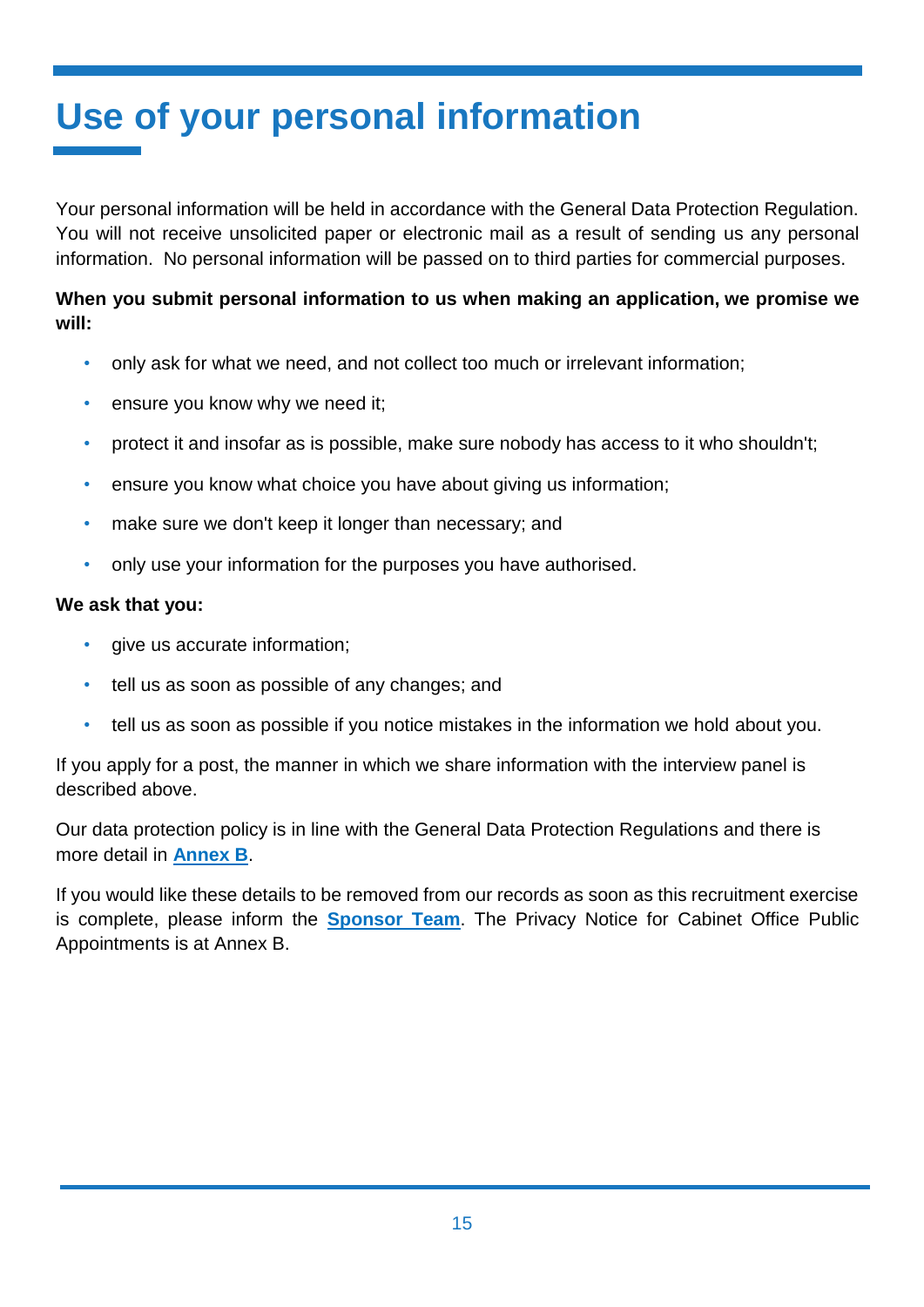# <span id="page-16-0"></span>**Annex A – The seven principles of public life**

All candidates for public appointments are expected to demonstrate a commitment to, and an understanding of, the value and importance of the principles of public service. The seven principles of public life are:

#### **Selflessness**

Holders of public office should act solely in terms of the public interest.

#### **Integrity**

Holders of public office must avoid placing themselves under any obligation to people or organisations that might try inappropriately to influence them in their work. They should not act or take decisions in order to gain financial or other material benefits for themselves, their family, or their friends. They must declare and resolve any interests and relationships.

#### **Objectivity**

Holders of public office must act and take decisions impartially, fairly and on merit, using the best evidence and without discrimination or bias.

#### **Accountability**

Holders of public office are accountable to the public for their decisions and actions and must submit themselves to the scrutiny necessary to ensure this.

#### **Openness**

Holders of public office should act and take decisions in an open and transparent manner. Information should not be withheld from the public unless there are clear and lawful reasons for so doing.

#### **Honesty**

Holders of public office should be truthful.

#### **Leadership**

Holders of public office should exhibit these principles in their own behaviour. They should actively promote and robustly support the principles and be willing to challenge poor behaviour wherever it occurs.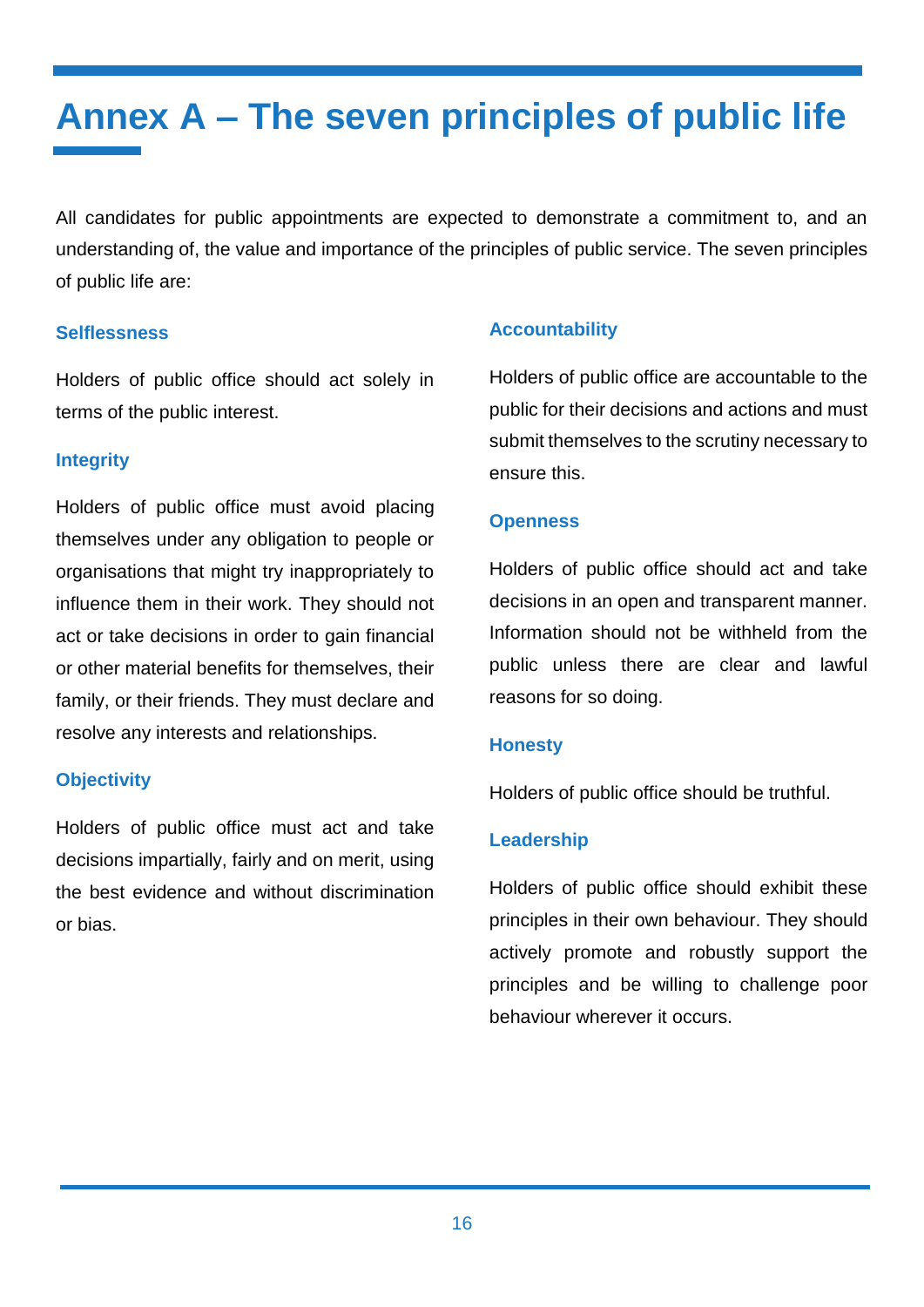# <span id="page-17-0"></span>**Annex B – Privacy Notice**

This notice sets out how we will use your personal data, and your rights. It is made under Articles 13 and/or 14 of the General Data Protection Regulation (GDPR).

#### **Purpose**

Our purposes for processing your personal data are:

- to recruit for public appointments for the Cabinet Office or one of its sponsored bodies including dealing with applications, selection, appointment, and vetting
- to monitor and promote diversity in appointments, and
- to produce statistics

#### **The data**

We will process the following personal data: your application, including name, contact details, location, employment history, qualifications, CV and other background information relevant to your application; sift and interview assessments; and conflicts of interest and political activity.

Diversity data will also be requested if you make an application via the Public Appointments Website, although you may decline to provide this if you wish. This includes age, gender, ethnicity, sexual orientation, recorded disability, and faith.

We may also process other information gathered by Cabinet Office as part of due diligence, including information obtained from public sources including social media.

Information relating to your nationality, address, family history and criminal convictions may be required in order to enable you to hold the necessary security clearance for your new role.

#### **Lawful basis**

Our legal basis for receiving and using your information is that it is necessary for the performance of a task carried out in the public interest or in the exercise of official authority vested in the data controller. In this case that is to ensure that high quality candidates are identified via robust recruitment processes in line with the Governance Code for Public Appointment published pursuant to Article 3(1) of the Public Appointments Order in Council 2016. We also have a public task to monitor and promote diversity under our public sector equality duty.

Where a contract of employment exists, we also process your data on the legal basis that it is necessary for the performance of a contract to which you are a party, and it is necessary in order to take steps at your request prior to entering into a contract.

Sensitive personal data is personal data revealing racial or ethnic origin, political opinions, religious or philosophical beliefs, or trade union membership, and the processing of genetic data, biometric data for the purpose of uniquely identifying a natural person, data concerning health or data concerning a natural person's sex life or sexual orientation.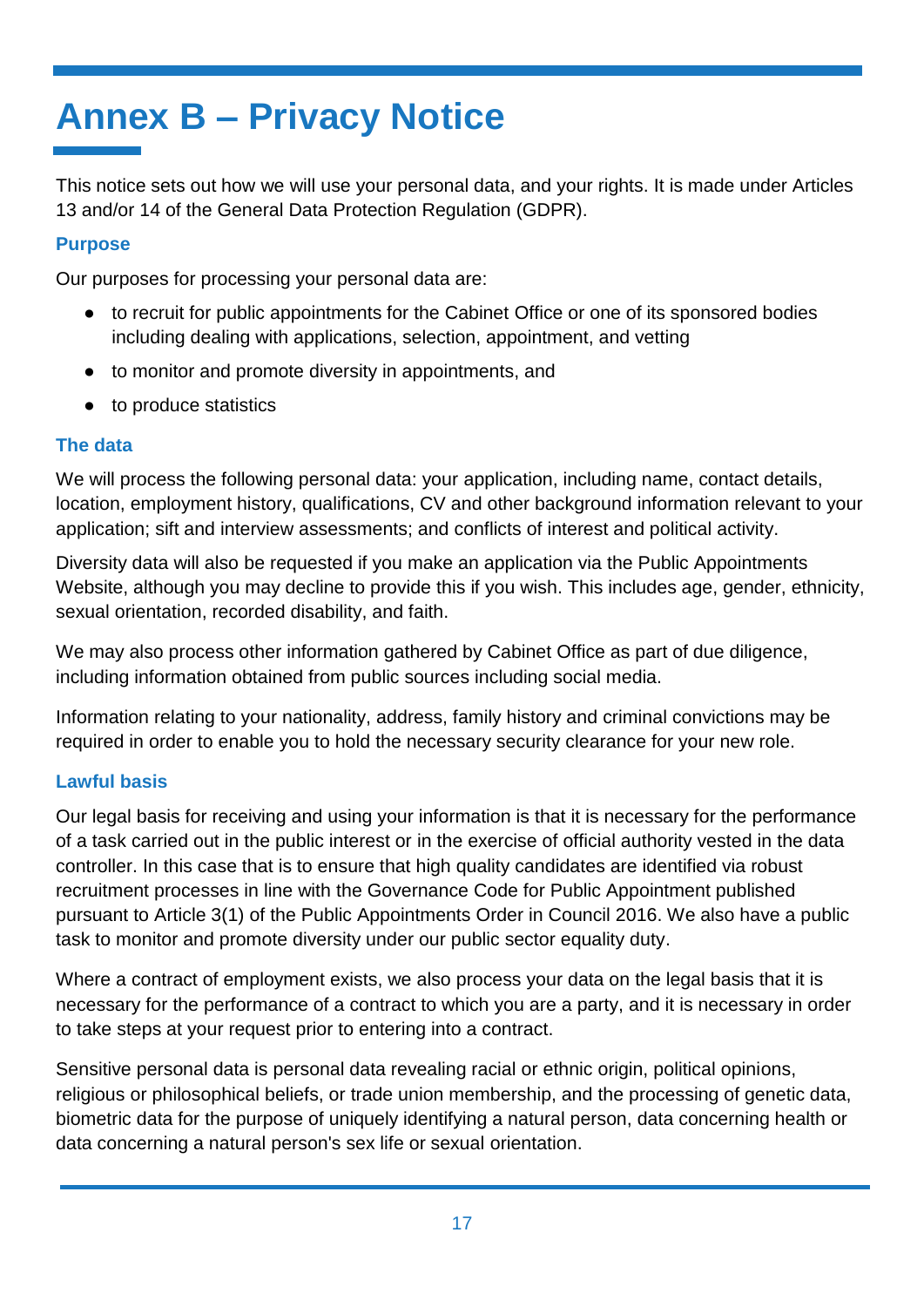We may process sensitive personal data for the purposes of equality and diversity monitoring, to make reasonable adjustments for applicants, and if it comes to light during due diligence checks. Our lawful basis for processing your sensitive personal data is:

It is necessary for the purposes of performing or exercising our obligations or rights as the controller, or your obligations or rights as the data subject, under employment law, social security law or the law relating to social protection (reasonable adjustments)

- processing is of data concerning ethnicity, religious or philosophical belief, health including disability or sexual orientation, it is necessary for the purposes of identifying or keeping under review the existence or absence of equality of opportunity or treatment between groups of people with a view to enabling such equality to be promoted or maintained (diversity monitoring)
- processing is necessary for reasons of substantial public interest for the exercise of a function of the Crown, a Minister of the Crown, or a government department (diversity monitoring and due diligence)
- It relates to personal data which are manifestly made public by you (due diligence)

#### **Recipients**

We will not share your sensitive personal information with the members of the Advisory Assessment Panel.

Diversity and other data will be shared with the Commissioner of Public Appointments (OCPA) for the exercise of their statutory functions. This may include age, gender, ethnicity, sexual orientation, recorded disability, faith and geographical location, principal employment sector, number of government public appointments held, and declarable political activity. Your name will not be included in the information that is collected and shared with OCPA. You can see how OCPA handles personal data shared with it in its **[privacy notice](https://publicappointmentscommissioner.independent.gov.uk/privacy-and-cookies-policy/)**.

As your personal data will be stored on our IT infrastructure it will also be shared with our data processors who provide email, and document management and storage services.

#### **Retention**

Cabinet Office will store your application and other data if you are successful for the duration of your appointment and for 2 years thereafter.

Cabinet Office will hold diversity data shared with OCPA in identifiable form for three years. If your application is unsuccessful we will retain your data for one year.

#### **International transfers**

As your personal data will be stored on our IT infrastructure, and shared with our data processors, it may be transferred and stored securely outside the European Union. Where that is the case it will be subject to equivalent legal protection through the use of Model Contract Clauses or the Privacy Shield scheme.